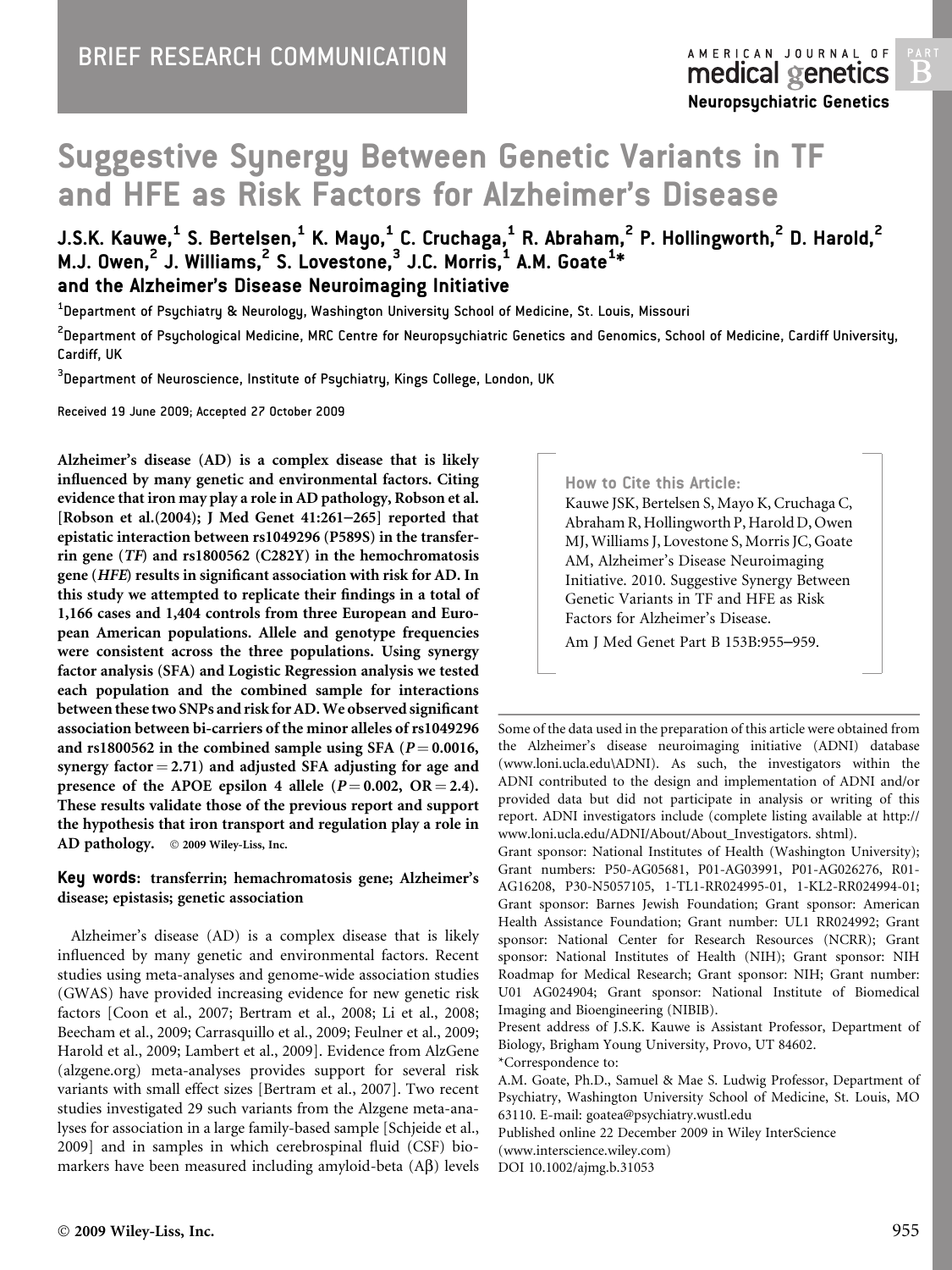[Kauwe et al., 2009]. Among the consistent findings, one SNP in TF, rs1049296 that results in a missense coding polymorphism (P589S), showed significant association in both studies [Kauwe et al., 2009; Schjeide et al., 2009]. Like many other genetic associations, results from various studies with rs1049296 have yielded both positive [van Rensburg et al., 1993; Namekata et al., 1997; Van Landeghem et al., 1998; Zambenedetti et al., 2003; Robson et al., 2004; Schjeide et al., 2009] and negative results [Emahazion et al., 2001; Kim et al., 2001; Hussain et al., 2002; Lleo et al., 2002; Rondeau et al., 2006; Blazquez et al., 2007; Reiman et al., 2007]. Such inconsistency may indicate that the association is spurious, or that the studies lack statistical power [Bertram and Tanzi, 2004]. It has also been suggested that lack of replication in genetic association studies is not surprising given the extent of genetic and environmental heterogeneity [Gorroochurn et al., 2007] and may even be a ''signature of epistasis'' [Wade, 2001; Moore and Williams, 2005]. Evidence for epistatic interaction between APOE e4 and genetic variation in BACE has been consistently replicated, though the nature of the interaction has yet to be characterized [Combarros et al., 2008]. It has also been reported that a synergy between rs1049296 and rs1800562 in the hemochromatosis gene (HFE) has strong association with risk for AD, with individuals that carry the minor allele at both loci having fivefold greater risk for disease using both synergy factor analysis (SFA) and logistic regression [Robson et al., 2004]. Both of these variants are amino acid substitutions (rs1049296 is P589S; rs1800562 is C282Y). In this study we attempt to replicate the report of epistasis between rs1049296 and rs1800562 and association with risk for LOAD in a total of 1,166 cases and 1,404 controls from three European and European American samples.

The case–control series for this study were collected at three different sites. Basic sample characteristics for each series are shown in Table I. The Washington University (WU) case–control series used in this study was collected through the WU Alzheimer's Disease Research Center (ADRC) patient registry. Cases in this series received a diagnosis of dementia of the Alzheimer's type (DAT), using criteria equivalent to the National Institute of Neurological and Communication Disorders and Stroke-

#### TABLE I. Sample Characteristics

|            | N   | Age  | % Female | % e4 pos |
|------------|-----|------|----------|----------|
| WU         |     |      |          |          |
| Cases      | 331 | 76.6 | 0.62     | 53.6     |
| Controls   | 385 | 77.7 | 0.61     | 23.2     |
| <b>MRC</b> |     |      |          |          |
| Cases      | 631 | 75.7 | 0.73     | 62.2     |
| Controls   | 769 | 76.1 | 0.62     | 23.4     |
| ADNI       |     |      |          |          |
| Cases      | 199 | 71.8 | 0.56     | 65.0     |
| Controls   | 188 | 77.7 | 0.55     | 27.8     |

The number of individuals, age (mean age at onset for cases, mean age at last assessment for controls), percent of the sample that is female (%female), and percent of the sample that carries the APOE e4 allele (% e4 pos) is shown for the Washington University (WU), Medical Research Council (MRC), and Alzheimer's disease Neuroimaging Initiative (ADNI) series.

Alzheimer's Disease and Related Disorders Association, modified slightly to include AD as a diagnosis for individuals aged >90 years [McKhann et al., 1984; Berg et al., 1998]. A total of 331 unrelated DAT cases with a minimum age at onset (AAO) of 60 years were recruited for the study. DNA from 385 age- and sex-matched nondemented controls aged >60 years at assessment were obtained through the ADRC.

We also used clinical data and DNA samples from 631 individuals with late-onset AD and 769 control subjects ascertained from both community and hospital settings in the UK collected as part of the Medical Research Council genetic resource for late-onset AD (MRC Sample). A detailed description of the ascertainment and assessment of this sample has been reported elsewhere [Morgan et al., 2007].

Data from 199 AD cases and 188 controls from the Alzheimer's disease neuroimaging initiative (ADNI) were used. Data used in the preparation of this article were obtained from the ADNI database on May 15, 2008 (www.loni.ucla.edu\ADNI). The Principle Investigator of this initiative is Michael W. Weiner, M.D., VA Medical Center and University of California—San Francisco. ADNI is the result of efforts of many co-investigators from a broad range of academic institutions and private corporations, and subjects have been recruited from over 50 sites across the U.S. and Canada. The initial goal of ADNI was to recruit 800 adults, ages 55–90, to participate in the research—approximately 200 cognitively normal older individuals to be followed for 3 years, 400 people with MCI to be followed for 3 years, and 200 people with early AD to be followed for ''2 years.'' For up-to-date information see www.adni-info.org. Finally, genotype counts from Robson et al. [2004] were used in our meta-analysis.

Rs1049296 and rs1800562 were genotyped using Sequenom genotyping technology. Single SNP allelic associations were evaluated using Fisher's exact test and genotypic associations were evaluated with logistic regression using the additive, dominant, and recessive models. SFA and adjusted SFA were used to evaluate the size and significance of the effect of interaction between rs1049296 and rs1800562 and risk for AD with minor allele non-carriers as the reference group [Lehmann et al., 2001; Robson et al., 2004; Combarros et al., 2008; Cortina-Borja et al., 2009].

Neither rs1049296 nor rs1800562 showed association with risk for AD in single SNP tests using the additive model (Table II). Analyses using the recessive and dominant genetic models and models using APOE e4 as a covariate also failed to detect association in the single SNP tests. Allele and genotype frequencies appeared consistent between males and females. SFA in the WU series was significant with a P-value of 0.0032 and a synergy factor of 5.99 (95% Confidence Interval (CI): 1.82–19.69) for bi-carriers using non-carriers as the reference. SFA in the MRC and ADNI samples was not significant (Table III) but showed trends in the same direction. A large number of samples from the WU and MRC were recently included in a genome-wide association study. Extensive analyses using Eigenstrat [Price et al., 2006] showed no evidence of population stratification between these two samples [Harold et al., 2009]. Allele and genotype frequencies for each SNP were very similar between the three samples (Table II). A combined analysis of our samples shows significant association with SFA unadjusted for covariates and adjusted SFA including site, gender,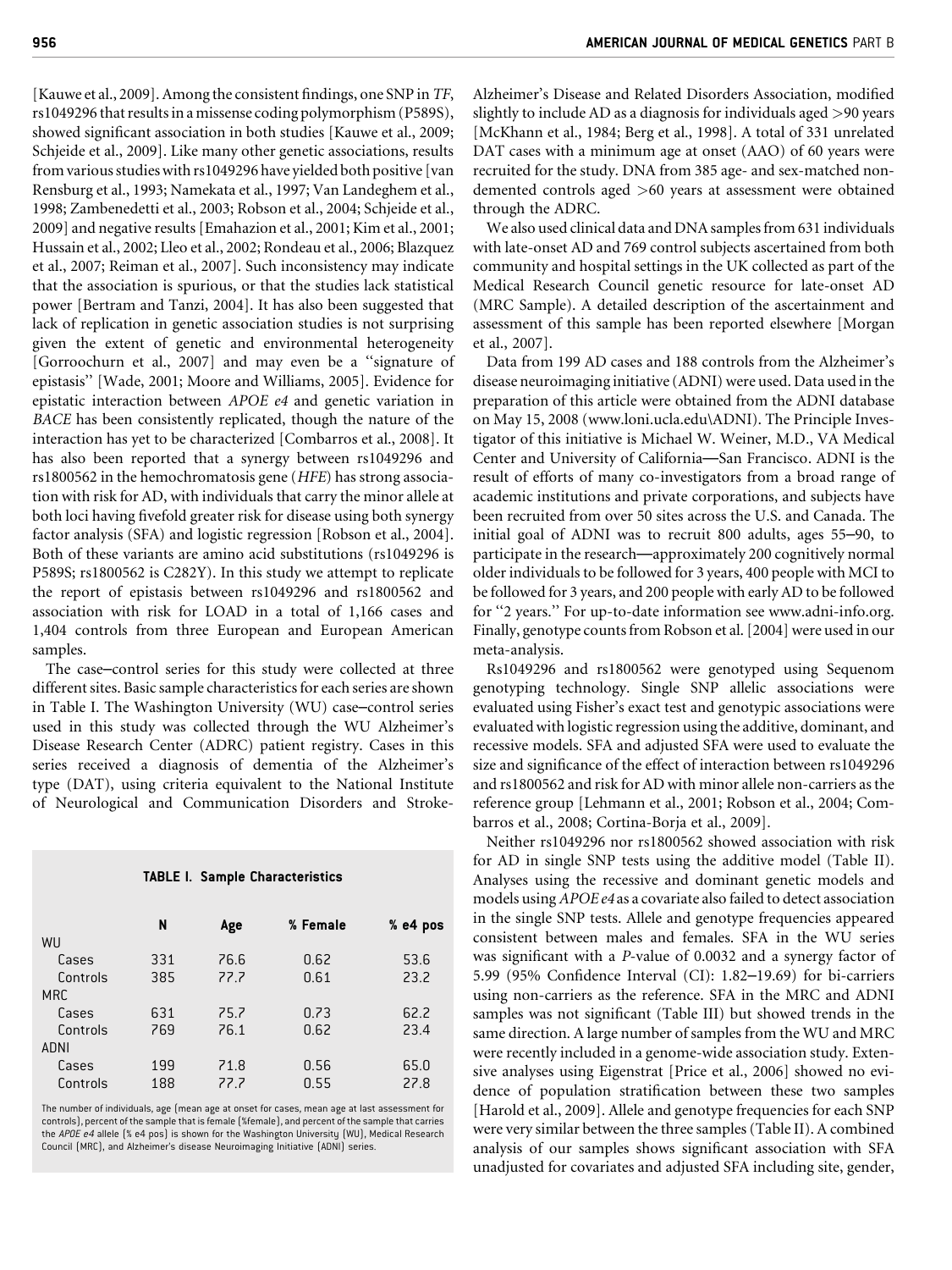|             | <b>SNP</b> | <b>MAF</b> | <b>Allelic P-value</b> | Geno. Freq.        | Geno, P-value |
|-------------|------------|------------|------------------------|--------------------|---------------|
| WU          | rs1049296  | 0.15       | 0.14                   | 0.02/0.27/0.71     | 0.13          |
|             | rs1800562  | 0.04       | 0.89                   | < 0.01/0.08/0.92   | 0.89          |
| <b>MRC</b>  | rs1049296  | 0.15       | 0.72                   | 0.03/0.25/0.72     | 0.72          |
|             | rs1800562  | 0.02       | 0.58                   | $<$ 0.01/0.03/0.97 | 0.59          |
| ADNI        | rs1049296  | 0.15       | 0.61                   | 0.03/0.25/0.72     | 0.61          |
|             | rs1800562  | 0.01       | 0.77                   | < 0.01/0.02/0.98   | 0.72          |
| <b>COMB</b> | rs1049296  | 0.15       | 0.46                   | 0.02/0.25/0.72     | 0.46          |
|             | rs1800562  | 0.02       | 0.46                   | $<$ 0.01/0.04/0.90 | 0.45          |

### TABLE II. Allele and genotype frequencies and P-values from allelic and genotypic associations

Minor allele frequencies in cases and controls (MAF), genotype frequencies (Geno. Freq.), and P-values for allelic association from Fisher's Exact test and genotypic association from logistic regression using the additive genetic model are shown for the Washington University (WU), MRC, and Alzheimer's disease Neuroimaging Initiative (ADNI) series.

age, and APOE e4 as covariates (Table III). SFA unadjusted for covariates using our three samples and data from the initial report [Robson et al., 2004], is also significant  $(P = 5.15 \times 10^{-3}$ ,  $OR = 2.72$ ; Table III).

Our findings in the WU series and the combined sample support the previous observation of synergy between rs1049296 and rs1800562 as risk factors for AD. While there were differences in the level of association in the individual samples (possibly due to differences in the sample populations and genetic or clinical heterogeneity; Table III) the unadjusted SF in our combined sample for individuals that carry at least one minor allele at each locus is 2.71 (CI: 1.46–5.05) and the adjusted SF including age and APOE e4 as covariates was 2.4 (CI: 1.38–3.94). This is lower than the SF of 5.1 from the original report but still indicates a higher level of risk for the bi-carriers of these alleles. Individuals that carry the minor allele at only one of these loci do not show significantly increased risk for AD (Table II). In this study bi-carriers make up about 4% of the AD sample. It has been proposed that these individuals may be at higher risk of AD due to increased redox-active iron and oxidative stress [Robson et al., 2004; Lehmann et al., 2006]. Rs1800562 in HFE is known to cause iron-overload and hemochromatosis in individuals homozygous for the allele (OMIM-235200). Wild-type HFE binds transferrin receptor 1 (TfR1). HFE with the minor allele ''A'' of rs1800562 has much lower affinity for TfR1, leaving the

receptor free to bind TF with high affinity [Feder et al., 1998]. This may result in increased uptake of TF bound iron, causing overabsorption of dietary iron and iron deposition in various tissues [Townsend and Drakesmith, 2002]. Wild-type TF is important for iron transport and may be involved in limiting the amyloid aggregation process [Giunta et al., 2004]. While rs1049296 does not appear to affect the ability of TF to bind iron [Zatta et al., 2005], the minor allele ''T'' shows significant association with increased Aβ42/Aβ40 ratio in the CSF [Kauwe et al., 2009]. Our current knowledge of rs1049296 and rs1800562 implicate both effects on  $\mathbf{A}\mathbf{\beta}$ and iron-overload as possible mechanisms for AD risk. In summary our findings provide support for previous reports of synergy between rs1049296 and rs1800562 as risk variants for AD and support for the hypothesis that iron transport and regulation play a role in AD pathology.

# ACKNOWLEDGMENTS

This work was supported by the National Institute on Aging (P50- AG05681, J.C.M.; P01-AG03991, J.C.M.; P01-AG026276, J.C.M.; R01-AG16208, A.M.G.; P30-N5057105, D.M.H.; 1-TL1-RR024995 -01 and 1-KL2-RR024994-01, Washington University) the Barnes Jewish Foundation and the American Health Assistance Foundation (A.M.G.). This publication was made possible in part

|                      | SF (95% CI)             | <b>SFA P-value</b>    | Adj. SF (95% CI)       | Adj. SFA P-value      |  |
|----------------------|-------------------------|-----------------------|------------------------|-----------------------|--|
| WU                   | $5.99$ $(1.82 - 19.69)$ | 0.0032                | $2.59$ $(0.96 - 6.98)$ | 0.061                 |  |
| <b>MRC</b>           | $2.46$ $(0.63 - 9.59)$  | 0.19                  | $1.72$ $[0.43 - 6.81]$ | 0.44                  |  |
| <b>ADNI</b>          | $2.18$ $(0.80 - 5.92)$  | 0.13                  | $1.83$ $(0.85 - 3.94)$ | 0.12                  |  |
| Combined             | $2.71$ $(1.46 - 5.05)$  | 0.0016                | 2.4 $(1.38 - 4.19)^a$  | $0.0020$ <sup>a</sup> |  |
| Robson et al. [2004] | $5.4$ $(1.2 - 19.9)$    | 0.015                 | <b>NA</b>              | $0.014^{b}$           |  |
| All samples          | $2.72$ [1.55-4.78]      | $5.15 \times 10^{-3}$ | <b>NA</b>              | <b>NA</b>             |  |

TABLE III. rs1049296 and rs1800562 Interaction Analyses

Synergy factors (SF) with 95% confidence intervals and P-values for synergy factor analysis (SFA) in the Washington University (WU), MRC, Alzheimer's disease Neuroimaging Initiative (ADNI) series, combined sample and combined sample including the initial report by Robson et al. [2004] (all samples) are shown. Adjusted SF (Adj. SF) and P-values (Adj. SFA P-value) from adjusted SFA including gender, age, APOE e4 as covariates are also shown.<br><sup>a</sup> Logistic regression analysis for the combined samples includes adjustments for site, gender APOE e4, and age.

<sup>a</sup>Logistic regression analysis for the combined samples includes adjustments for site, gender *AP0E e4*, and age.<br><sup>b</sup>P-value from adjusted SFA including age and gender as covariates. Only genotypes counts are available in APOE e4 data were not performed in the all of the samples combined (NA).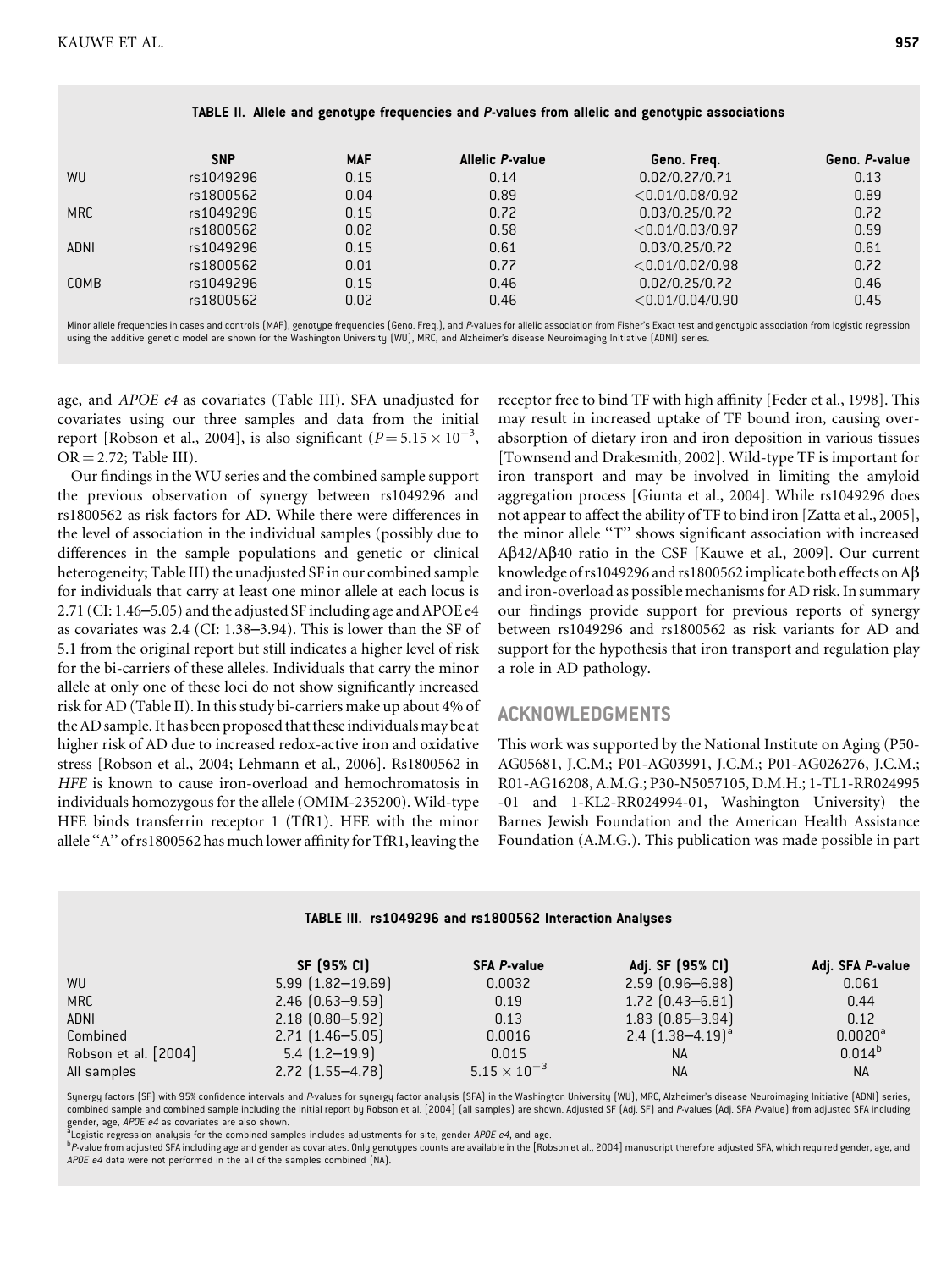by grant number UL1 RR024992 from the National Center for Research Resources (NCRR), a component of the National Institutes of Health (NIH), and NIH Roadmap for Medical Research. Its contents are solely the responsibility of the authors and do not necessarily represent the official view of NCRR or NIH. During the time this research was performed J.S.K.K. was a Hope Center Fellow supported by the Hope Center for Neurological Disorders and National Institutes of Health Grant T32 MH14677. C.C. is supported by a fellowship from the ''Fundacion Alfonso Martin Escudero.'' The authors gratefully acknowledge the individuals who participated in this study. The authors also acknowledge the contributions of the Genetics, Clinical, Psychometric, and Biostatistics Cores of the Washington University Alzheimer's Disease Research Center. Data collection and sharing for the ADNI (Principal Investigator: Michael Weiner; NIH grant U01 AG024904) is funded by the National Institute on Aging, the National Institute of Biomedical Imaging and Bioengineering (NIBIB), and through generous contributions from the following: Pfizer, Inc., Wyeth Research, Bristol-Myers Squibb, Eli Lilly and Company, GlaxoSmithKline, Merck & Co., Inc., AstraZeneca AB, Novartis Pharmaceuticals Corporation, Alzheimer's Association, Eisai Global Clinical Development, Elan Corporation plc, Forest Laboratories, and the Institute for the Study of Aging, with participation from the U.S. Food and Drug Administration. Industry partnerships are coordinated through the Foundation for the National Institutes of Health. The grantee organization is the Northern California Institute for Research and Education, and the study is coordinated by the Alzheimer's Disease Cooperative Study at the University of California, San Diego. ADNI data are disseminated by the Laboratory of Neuro Imaging at the University of California, Los Angeles (http://www.loni.ucla.edu/ADNI/).

# REFERENCES

- Beecham GW, Martin ER, Li YJ, Slifer MA, Gilbert JR, Haines JL, Pericak-Vance MA. 2009. Genome-wide association study implicates a chromosome 12 risk locus for late-onset Alzheimer disease. Am J Hum Genet 84(1):35–43.
- Berg L, McKeel DW Jr, Miller JP, Storandt M, Rubin EH, Morris JC, Baty J, Coats M, Norton J, Goate AM, et al. 1998. Clinicopathologic studies in cognitively healthy aging and Alzheimer's disease: Relation of histologic markers to dementia severity, age, sex, and apolipoprotein E genotype. Arch Neurol 55(3):326–335.
- Bertram L, Tanzi RE. 2004. Alzheimer's disease: One disorder, too many genes? Hum Mol Genet 13(Spec No. 1): R135–R141.
- Bertram L, McQueen MB, Mullin K, Blacker D, Tanzi RE. 2007. Systematic meta-analyses of Alzheimer disease genetic association studies: The AlzGene database. Nat Genet 39(1):17–23.
- Bertram L, Lange C, Mullin K, Parkinson M, Hsiao M, Hogan MF, Schjeide BM, Hooli B, Divito J, Ionita I, et al. 2008. Genome-wide association analysis reveals putative Alzheimer's disease susceptibility loci in addition to APOE. Am J Hum Genet 83(5):623–632.
- Blazquez L, De Juan D, Ruiz-Martinez J, Emparanza JI, Saenz A, Otaegui D, Sistiaga A, Martinez-Lage P, Lamet I, Samaranch L, et al. 2007. Genes related to iron metabolism and susceptibility to Alzheimer's disease in Basque population. Neurobiol Aging 28(12):1941–1943.
- Carrasquillo MM, Zou F, Pankratz VS, Wilcox SL, Ma L, Walker LP, Younkin SG, Younkin CS, Younkin LH, Bisceglio GD, et al. 2009. Genetic

variation in PCDH11X is associated with susceptibility to late-onset Alzheimer's disease. Nat Genet 41(2):192–198.

- Combarros O, Cortina-Borja M, Smith AD, Lehmann DJ. 2009. Epistasis in sporadic Alzheimer's disease. Neurobiol Aging 30(9):1333–1349.
- Coon KD, Myers AJ, Craig DW, Webster JA, Pearson JV, Lince DH, Zismann VL, Beach TG, Leung D, Bryden L, et al. 2007. A high-density whole-genome association study reveals that APOE is the major susceptibility gene for sporadic late-onset Alzheimer's disease. J Clin Psychiatry 68(4):613–618.
- Cortina-Borja M, Smith AD, Combarros O, Lehmann DJ. 2009. The synergy factor: A statistic to measure interactions in complex diseases. BMC Res Notes 2:105.
- Emahazion T, Feuk L, Jobs M, Sawyer SL, Fredman D, St Clair D, Prince JA, Brookes AJ. 2001. SNP association studies in Alzheimer's disease highlight problems for complex disease analysis. Trends Genet 17(7): 407–413.
- Feder JN, Penny DM, Irrinki A, Lee VK, Lebron JA, Watson N, Tsuchihashi Z, Sigal E, Bjorkman PJ, Schatzman RC. 1998. The hemochromatosis gene product complexes with the transferrin receptor and lowers its affinity for ligand binding. Proc Natl Acad Sci USA 95(4):1472– 1477.
- Feulner TM, Laws SM, Friedrich P, Wagenpfeil S, Wurst SH, Riehle C, Kuhn KA, Krawczak M, Schreiber S, Nikolaus S, et al. 2009. Examination of the current top candidate genes for AD in a genome-wide association study. Mol Psychiatry. Epub 2009/01/07.
- Giunta S, Galeazzi R, Valli MB, Corder EH, Galeazzi L. 2004. Transferrin neutralization of amyloid beta 25–35 cytotoxicity. Clin Chim Acta 350(1–2):129–136.
- Gorroochurn P, Hodge SE, Heiman GA, Durner M, Greenberg DA. 2007. Non-replication of association studies: ''Pseudo-failures'' to replicate? Genet Med 9(6):325–331.
- Harold D, Abraham R, Hollingworth P, Sims R, Gerrish A, Hamshere ML, Pahwa JS, Moskvina V, Dowzell K, Williams A, et al. 2009. Genome-wide association study identifies variants at CLU and PICALM associated with Alzheimer's disease. Nat Genet 41(10):1088–1093.
- Hussain RI, Ballard CG, Edwardson JA, Morris CM. 2002. Transferrin gene polymorphism in Alzheimer's disease and dementia with Lewy bodies in humans. Neurosci Lett 317(1):13–16.
- Kauwe JS, Wang J, Mayo K, Morris JC, Fagan AM, Holtzman DM, Goate AM. 2009. Alzheimer's disease risk variants show association with cerebrospinal fluid amyloid beta. Neurogenetics 10(1):13–17.
- Kim KW, Jhoo JH, Lee JH, Lee DY, Lee KU, Youn JY, Woo JI. 2001. Transferrin C2 variant does not confer a risk for Alzheimer's disease in Koreans. Neurosci Lett 308(1):45–48.
- Lambert JC, Heath S, Even G, Campion D, Sleegers K, Hiltunen M, Combarros O, Zelenika D, Bullido MJ, Tavernier B, et al. 2009. Genome-wide association study identifies variants at CLU and CR1 associated with Alzheimer's disease. Nat Genet 41(10):1094–1099.
- Lehmann DJ, Williams J, McBroom J, Smith AD. 2001. Using meta-analysis to explain the diversity of results in genetic studies of late-onset Alzheimer's disease and to identify high-risk subgroups. Neuroscience 108(4):541–554.
- Lehmann DJ, Worwood M, Ellis R, Wimhurst VL, Merryweather-Clarke AT, Warden DR, Smith AD, Robson KJ. 2006. Iron genes, iron load and risk of Alzheimer's disease. J Med Genet 43(10):e52.
- Li H, Wetten S, Li L, St Jean PL, Upmanyu R, Surh L, Hosford D, Barnes MR, Briley JD, Borrie M, et al. 2008. Candidate single-nucleotide polymorphisms from a genomewide association study of Alzheimer disease. Arch Neurol 65(1):45–53.